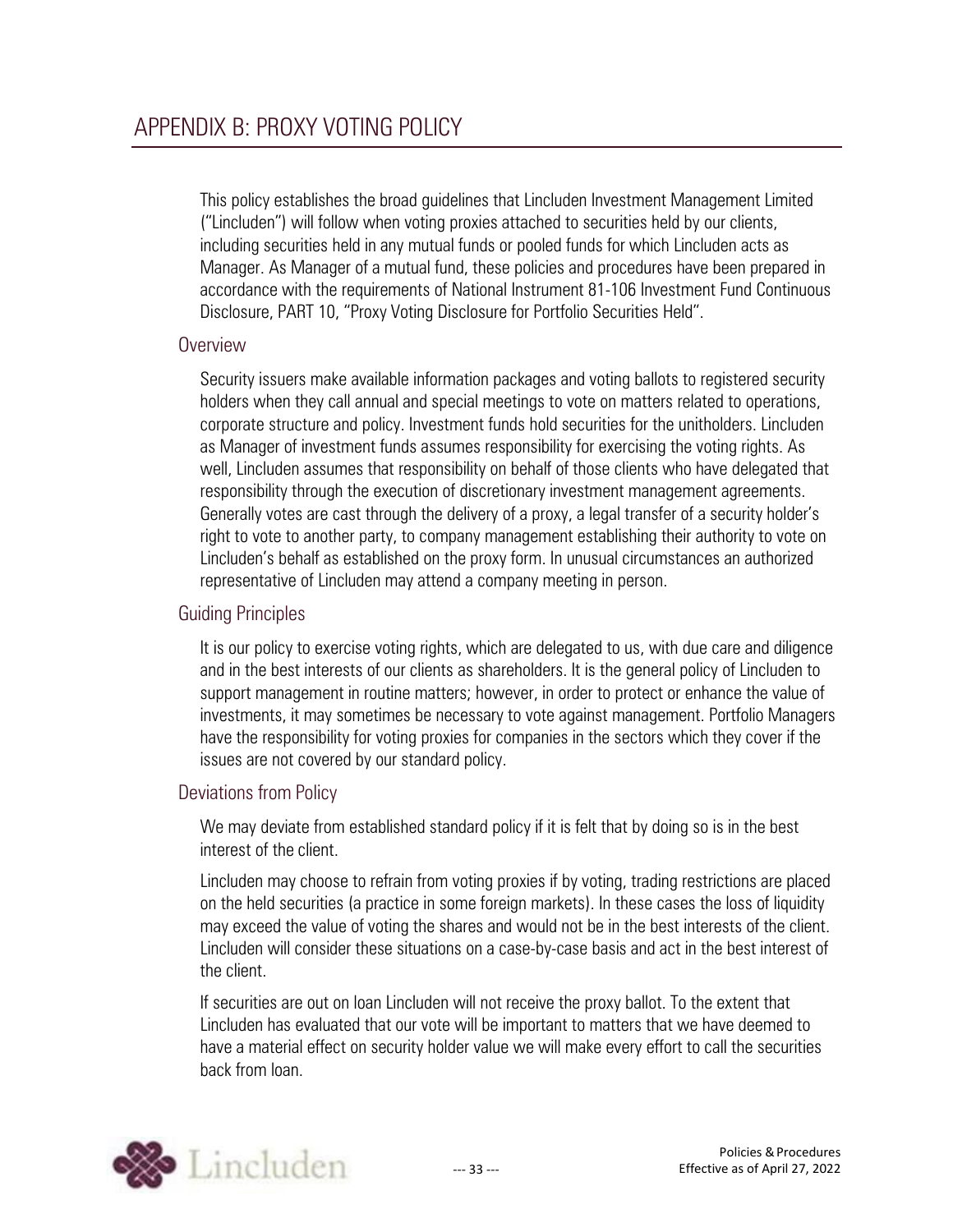## Conflicts of Interest

While the interests of our clients and those of Lincluden and its managers are for the most part aligned, conflicts of interest may still present themselves. In such cases, Lincluden has measures in place to identify such conflicts to ensure that votes are cast in the best interest of the client.

## Proxy Voting Records

Lincluden maintains Proxy Voting Records. A report is available to clients upon request. In respect to mutual funds, the report for the year ending June 30 will be available to unitholders, free of charge upon request, no later than August 31 of that year.

## Standard Policy for Routine Matters:

The guidelines that follow are a general outline of the position Lincluden will take in casting proxy votes. However, each voting decision will be made on a case-by-case basis and we reserve the right to diverge from the guidelines if we believe it is in the best interest of the clients.

### Board of Directors

Lincluden will generally support the following proposals in determining the composition of the board of directors and will vote against those that are in opposition to these basic principles:

- The separation of the roles of Chair of the board and CEO;
- The majority of board members to be independent directors;
- The election of board members individually on a yearly basis;
- A majority vote for the election of directors even in non-contestedelections;
- Audit, Nominating, and Compensation committees comprise solely of independent directors;
- Establishing methods to monitor and evaluate board and board committee effectiveness (e.g. will withhold votes if a board member attends less than 75% of board meetings without a reasonable explanation).

### **Auditors**

- We will generally support management's recommended appointment and compensation of independent auditors. However, we will vote against an auditor appointment if less than 50% of the fees expected to be paid to the auditor would be related to standard audit services.
- Attention is paid to a change of auditors to ensure that the change does not reflect a dispute with management over an accounting presentation.

### Executive Compensation

Lincluden believes that all executive compensation must be fair, transparent, and should be in line with the interests of shareholders. For equity compensation plans, the manager will review

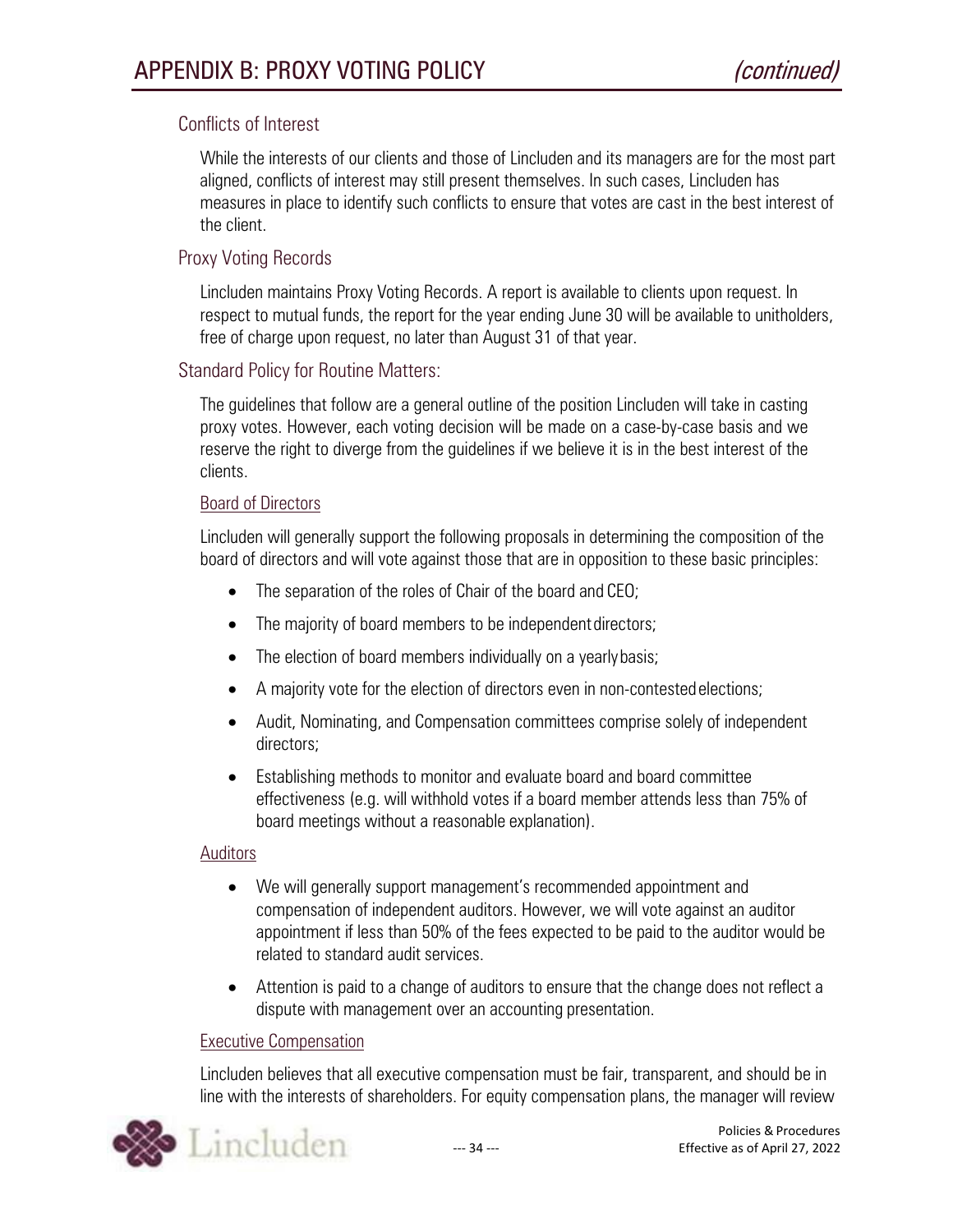each feature of the plan separately before voting on the plan as a whole. Lincluden will generally not support:

- Plans which do not have a portion of compensation linked to performance;
- Plans which allow the board of directors discretion to change the price, expiration date, the number of shares granted or reload options for any type of equity compensation. (A reload feature grants the owner additional options when the original options are exercised);
- Plans which will allow the concentration of shares to one individual:
- Plans which have the potential to dilute the stock more than 5% except in certain sectors with high growth and substantial intellectual property creation;
- Plans which include stock options;
- Plans which include excessive severance packages or 'golden parachutes'.

### Takeover Defenses

Lincluden will support proposals which will allow the board and management to act in the best interest of clients, and maximize long-term shareholder value in the event of a potential takeover. Lincluden will generally not support proposals which go beyond protecting shareholders or prolonging a search for further bidders, including:

- Proposals which would have the effect of entrenching the current board and/or management (e.g. reincorporation);
- Poison pill proposals which do not require shareholder approval at least every 3 years.
- Proposals which would require a supermajority vote;
- Proposals to sell assets in an attempt to deter a potential takeover ('crown jewel' defense) unless it is in the best interest of shareholders;
- Any other takeover defense which deters the shareholders from maximizing the value of their holdings.

#### Capital Structure

Lincluden will review any proposals for new issuance of shares, payment of dividends, or share buybacks on a case-by-case basis. Lincluden will generally support proposals which:

- Contain pre-emptive rights which allow existing shareholders the opportunity to purchase any new issues before it is offered to outside investors;
- Change the capital structure to obtain flexibility to maintain competitiveness when the need for such change is evident;
- Maintain dividend policy in line with projected long-term company

earnings. Lincluden will generally not support proposals which:

• Allow the board of directors sole discretion over the number of shares to beissued;